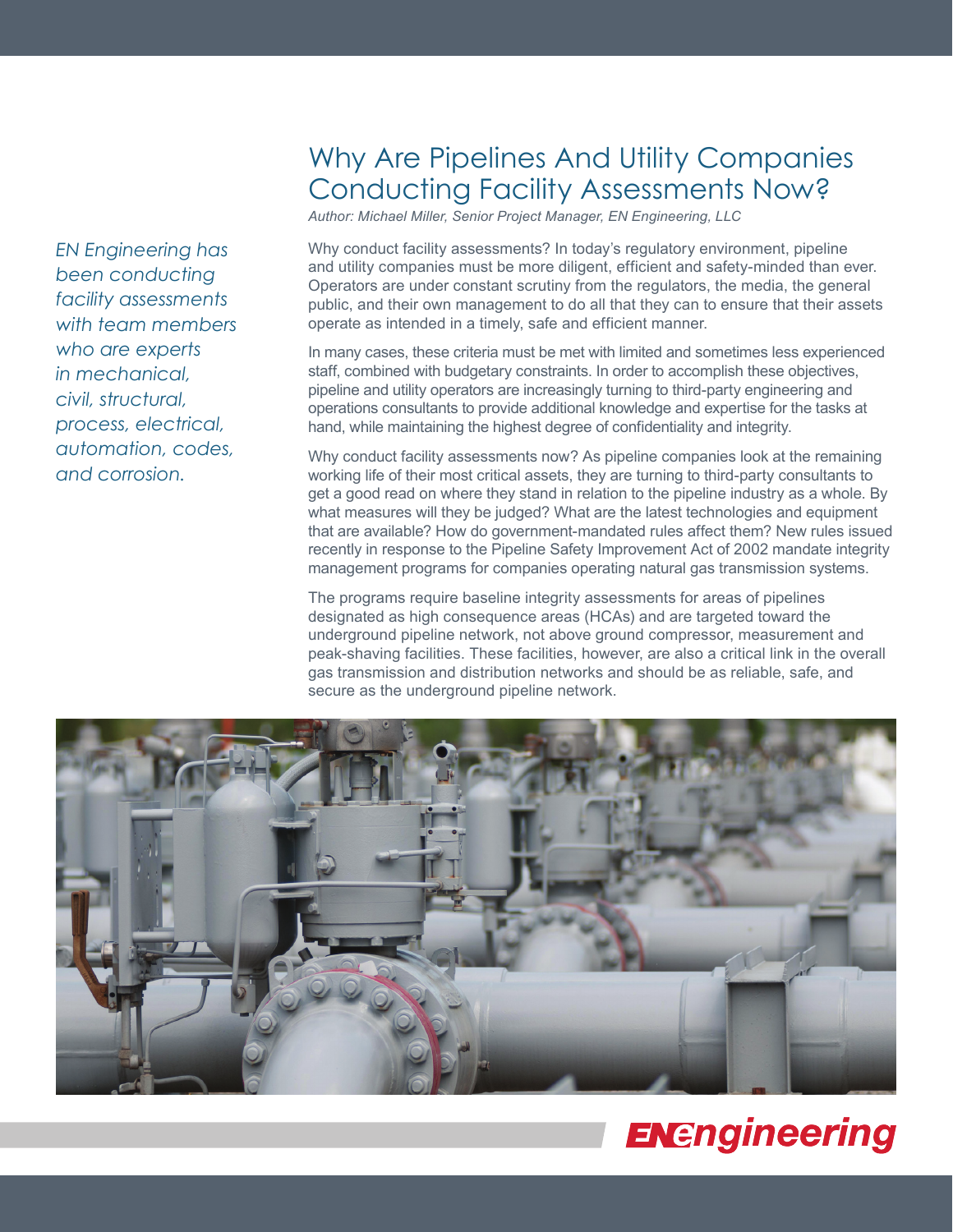In addition, as pipeline ownership has changed hands over the last decade and engineering and operating staffs have been downsized, many new owners are concerned about the integrity of the assets they have purchased. A due diligence review at the time of purchase does not put the various pipeline assets under a "microscope" and a more detailed facility assessment by subject matter experts provides a clearer picture of areas that may require additional maintenance, upgrade or replacement.

EN Engineering has been conducting facility assessments during the past two years at natural gas compressor stations, LNG plants, propane air plants and measurement and regulating facilities. ENE's assessment teams will consist of experts in mechanical, civil, structural, process, electrical, automation, codes and corrosion. Based on the client's work scope, they visit each site and spend the necessary time to interview site engineering and operating personnel as well as conduct independent on-site assessments.

Digital photographs can be taken or tagging can be performed to illustrate all areas of concern for inclusion in a detailed final report. Typically, P&ID, electrical one-line schematics, hazardous area classification and station layout drawings will also be as built to reflect the latest facilities and operating parameters. The assessment report formats are tailored to fit the client's needs and generally are divided into the following four sections:

#### **1. Mechanical and Civil Review**

- Review of buildings, compressed air systems, coolers, dehydration facilities, gas compression units and auxiliaries, heat exchangers, gas and auxiliary piping systems, heating and ventilation, liquid-handling facilities and measurement and regulation stations
- Review of vibration, emission and noise issues
- Review of station operational and maintenance philosophies and recommend opportunities to improve reliability and efficiency

#### **2. Electrical and Instrumentation Review**

- Evaluate power company service history
- Inspect wiring, conduit and cable trays
- Examine power-switching equipment
- Inspect emergency-generating equipment
- Evaluate motor control center and related equipment
- Examine building, yard and emergency lighting
- Investigate instrumentation and control equipment
- Examine hazardous area classifications
- Evaluate and conduct functional tests of automation software

#### **3. Codes and Safety Review**

• Confirm station MAOPs (design, test and highest actual operating pressure) and MAOP breaks

- Check set pressures on regulators and OPP devices and review design calculations
- Review leak/accident history
- Review ESD limits, trapped gas, methods of activation and overall ESD philosophy
- Review site safety, signage & labeling, and security

#### **4. Corrosion Review**

- Review cathodic protection system documentation, design process, testing procedures and maintenance procedures
- Review internal corrosion program
- Review atmospheric corrosion program
- Spot check facility for atmospheric corrosion issues

The following examples reflect actual reviews involving three transmission companies and two distribution companies:

### **Client #1**

**Type:** "Engineering and Operational Review"

**Facilities:** a) Compressor Stations – 25 (production, transmission and storage); b) Measurement Stations – 36 (orifice and turbine meters).

**Scope:** The engineering and operational reviews were conducted by a five-person team for the compressor reviews and a three-person team for the measurement reviews. The five-person compressor review team consisted of mechanical, electrical, codes and corrosion engineers and one designer; the three-person measurement review team consisted of a mechanical engineer, measurement subject matter expert and one designer. The work scope and report format were developed by the client and followed closely by the review team to meet the needs of the client. The final report included a prioritized summary of all recommendations for use by the client during the annual budget process.

# **Client #2**

**Type:** "Risk Assessment Inspections"

**Facilities:** a) Compressor Stations – 93 (gathering, transmission and storage) b) LNG Plants – 2.

**Scope:** The risk-assessment inspections were completed by five four-person teams deployed to each operating region to visit each compressor station and both LNG plants over a 10-week period. Each team consisted of mechanical and electrical engineers and subject matter experts. The work scope, facility checklist and report format were developed by the client with input from ENE. Issues requiring action were tagged by the team and observations for facility operational improvements were included in each individual report.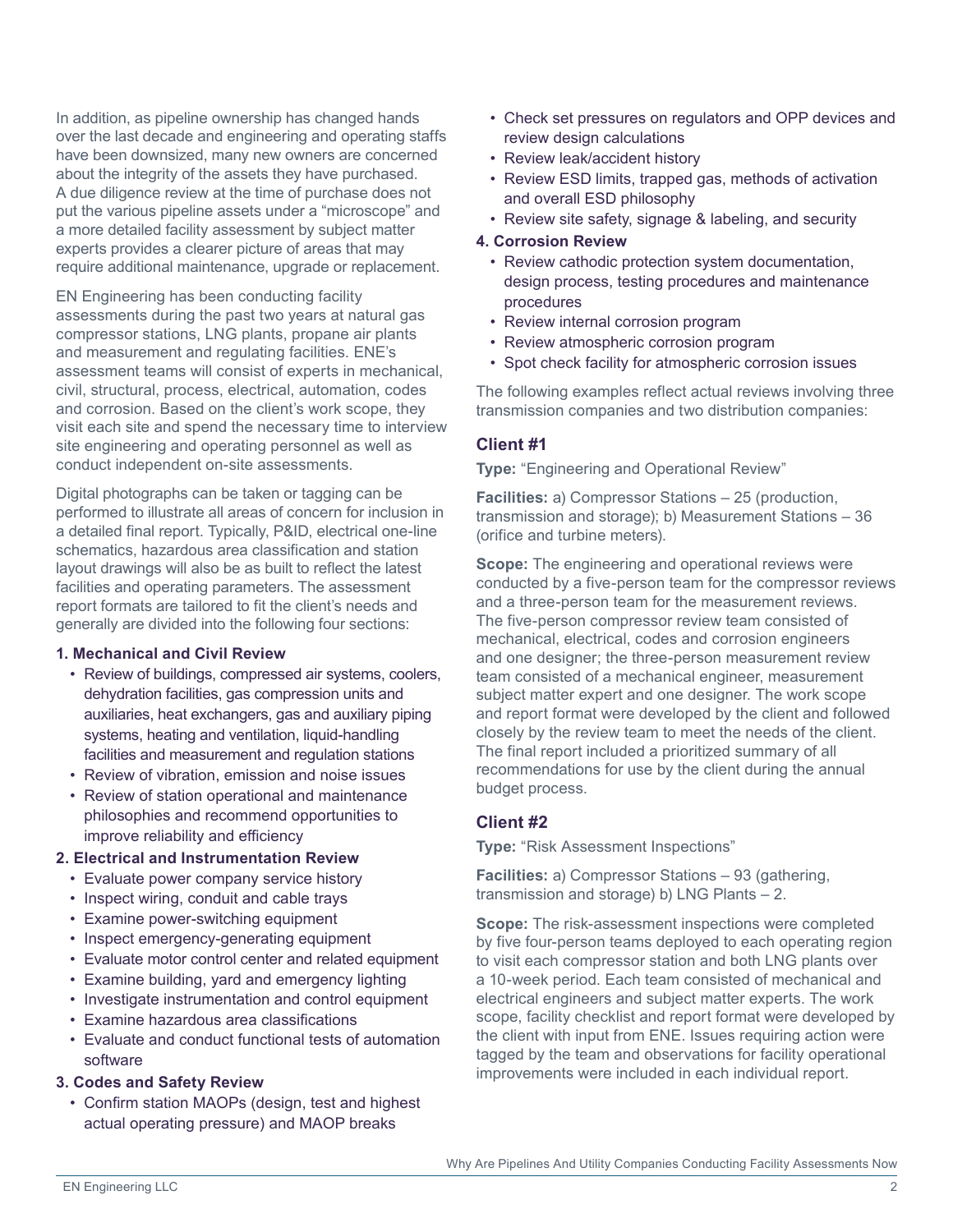# **Client #3**

**Type:** "Field Operational Reviews"

**Facilities**: a) Compressor Stations – 2 (transmission); b) Measurement Stations – 7 (ultrasonic meters).

**Scope:** The compressor reviews were performed by a single two-person team at each compressor facility consisting of a mechanical engineer and a turbine maintenance subject matter expert. The measurement reviews were conducted by a measurement subject matter expert. The final report includes observations on turbine-compressor maintenance practices and measurement maintenance and calibration procedures.

# **Client #4**

**Type:** "Plant Inspections"

**Facilities:** a) LNG Plants — 3; b) Propane Air Plants — 2.

**Scope:** The peak-shaving plant reviews were conducted by a three-person team consisting of mechanical and electrical engineers and a software engineer.

The follow-up action items that resulted from the plant reviews were developed jointly with the client and will be used as the basis for completing the automation program at each of the plants and for scheduling and budgeting plant improvements.

# **Client #5**

**Type:** "Material Condition Assessments"

**Facilities:** a) LNG Plants – 1; b) Propane Air Plants – 1; c) Distribution Gate Stations – 10.

**Scope:** The material condition assessments reviews were conducted by a four-person team consisting of mechanical, electrical, metallurgical, and process engineers. The detailed plant review checklists were developed with input from the client and the final report format was developed by the client.

In summary, the assessment reports are a joint effort between the client's engineering and operating personnel and our team. As noted, these on-site reviews and assessment reports are used to:

- Demonstrate code compliance (DOT Part 192 & 193, NFPA 37, 59 & 59A, NEC)
- Develop and prioritize short- and long-term budgets
- Establish maintenance requirements and optimize maintenance programs
- Demonstrate compliance with internal procedures
- Benchmark against other companies with similar operations
- Become familiar with best practices within the gas industry
- Improve throughput capabilities and eliminate bottlenecks
- Improve plant efficiency
- Increase facility security including cyber-security
- Reduce fuel and power consumption
- Develop corrosion control programs for internal, external and atmospheric corrosion
- Evaluate and test Distributed Control System functionality and provide procedures and documentation

Regardless of how a client decides to utilize the information that is provided as a result of the assessments, ENE and its clients believe the costs that are incurred are monies well spent.

Steve Allen, Director, Northern Natural Gas' Risk Management and Security, said he was especially pleased with the way in which the risk assessments were conducted. "Northern personnel at all levels consistently seek additional opportunities to enhance safety and reliability. During the project I received an e-mail from L.D. Stephens, Regional Director, Northern Natural Gas, indicating that he had never personally been involved with a more effective inspection to enhance safety and integrity. He also believed it was one of the best programs we have undertaken to identify and mitigate potential risks. The combination of our talented personnel with the experience, education, and personalities of your staff resulted in a successful initiative."